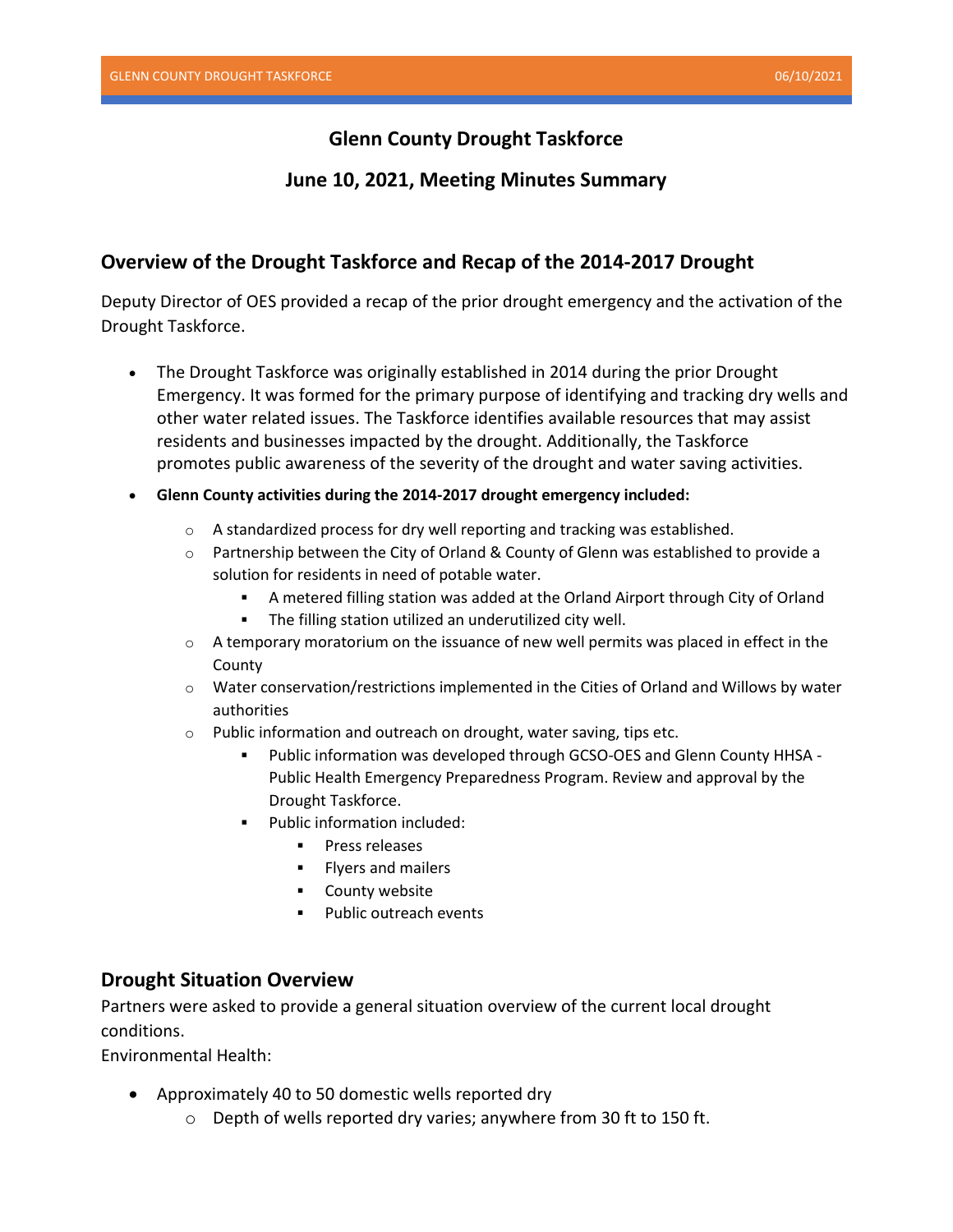- Numerous permits for wells filed
- Primary area of impact is north county Orland

#### Water Agencies

- Conducting well monitoring
- Water supply diminishing
- Reduction in surface water allocations
- Reduced irrigation rotations
- Rainfall records for 2020-21 water year are lower than the record 1976-77
- Bringing in additional water through purchases and transfers from partners
- Significant crop fallowing

#### **Reservoirs**

- East Park at minimum pool (5,000 acre ft)
	- $\circ$  Unable to conduct scheduled maintenance due to inability to recharge the reservoir following work
- Stony Gorge is near minimum pool, currently 7800 acre ft
	- o Must be maintained to feed Elk Creek CSD
- Black Butte is higher than the others but dwindling. Minimum pool is 20,000 acre ft.

#### Creeks

- Grindstone Creek and Little Stony Creek are still running. Likely more water due to loss of trees from August Complex Fire.
- Stony Creek is dry. Lowest 2 years of recorded seen.
- High country wells are shallow and pull from area creeks
	- o Further from the lakes, groundwater levels worsen.
	- o Grindstone Creek supplies water to Grindstone Rancheria. Critical to their water supply.

Sustainable Ground Water Management Act (SGMA)

- Plans are in draft which include triggers for levels and response actions
	- o Plans are due in January
- Many participants of the Drought TF are on the subcommittee working on the SGMA plan
- Groundwater level change maps available through DWR SGMA: <https://sgma.water.ca.gov/webgis/?appid=SGMADataViewer#gwlevels>